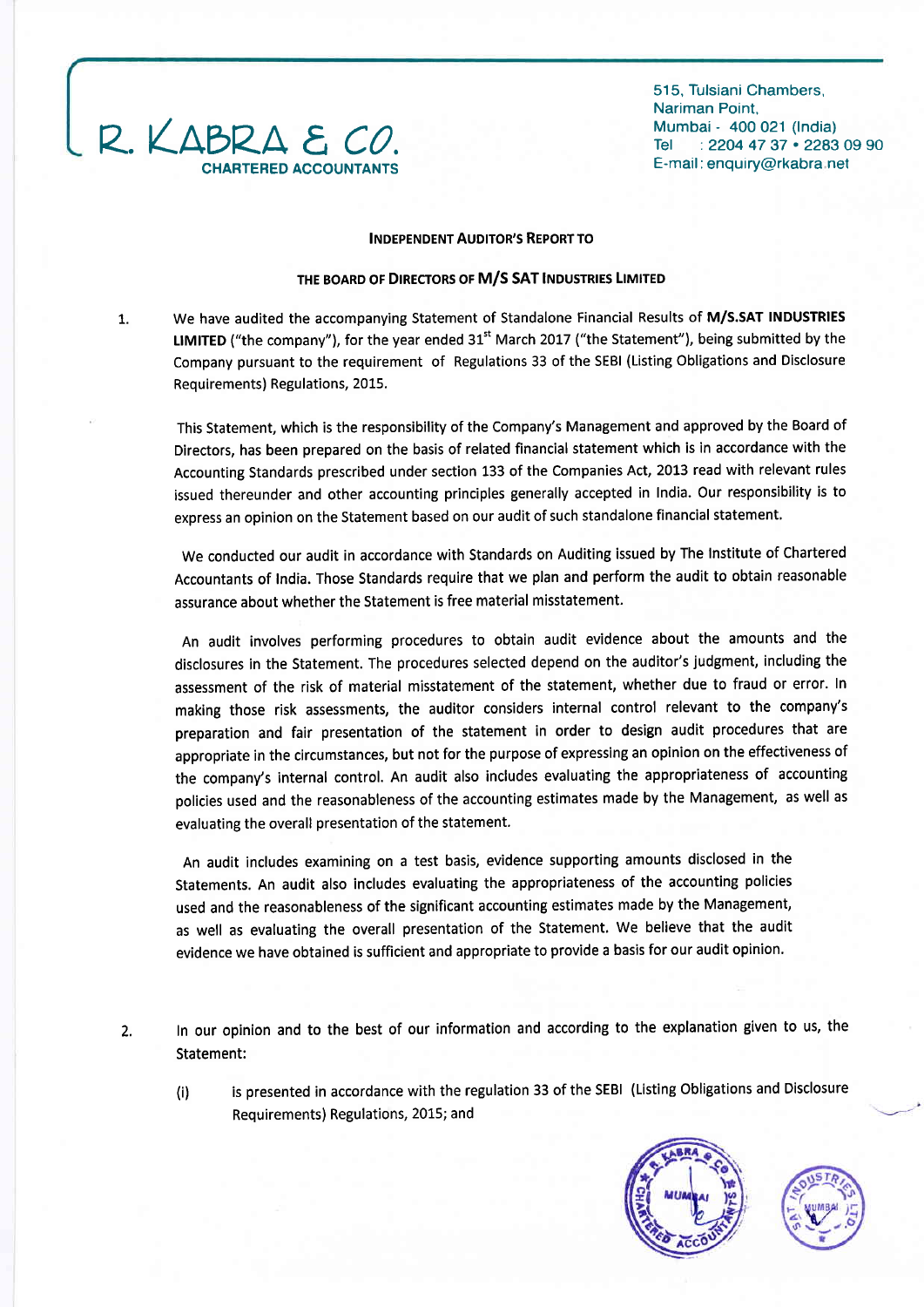- (ii) gives true and fair view in conformity with the aforesaid Accounting Statement and other accounting principles generally accepted in India, of the net profit and other financial information of the company for the year ended 31<sup>st</sup> March, 2017.
- The statement includes the results for the Quarter ended 31<sup>st</sup> March 2017 being the balancing figure 3 between audited in respect of full financial year and the published year to date figure up to the third quarter of the current financial year which were subject to limited review by us.

FOR R KABRA & CO. Chartered Accountants (Firm Registration No.104502W)

(R L Kabra) Partner Membership No.016215 Place: Mumbai Date: May 23, 2017

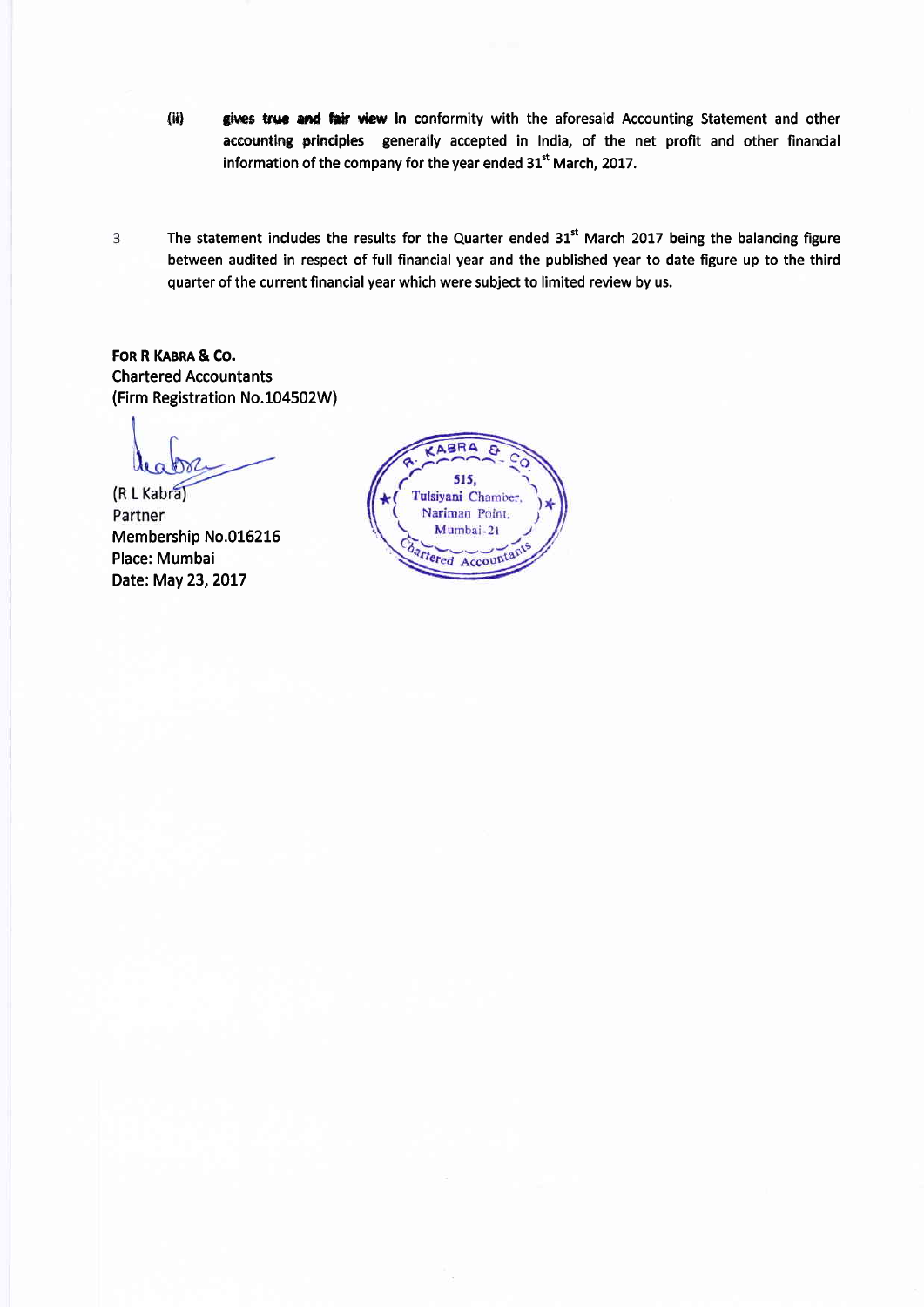# SAT INDUSTRIES LIMITED Regd. Ofice: 41-B Wing, Mittal Tower, Nariman Point, Mumbai - 400 02'1. CIN: L25199MH1984PLC034632 Email: sil@mtnl.net.in website: www.satgroup.in

#### STATEMENT OF STANDALONE AUDITED FINANCIAL RESULTS FOR THE QUARTER & YEAR ENDED 31ST MARCH, 2017

|       |                                                              | <b>STANDALONE</b> |             |            |            | (KS. III IdNIS) |  |
|-------|--------------------------------------------------------------|-------------------|-------------|------------|------------|-----------------|--|
|       |                                                              | Quarter Ended     |             |            | Year Ended |                 |  |
|       | Particulars                                                  | 31/03/2017        | 31/12/2016  | 31/03/2016 | 31/03/2017 | 31/03/2016      |  |
|       |                                                              | (Audited)         | (Unaudited) | (Audited)  | (Audited)  | (Audited)       |  |
| 1.    | Income from operations                                       |                   |             |            |            |                 |  |
|       | (a) Net Sales/Income from operations                         | 1391.93           | 203.52      | 3757.40    | 4795.75    | 4838.30         |  |
|       | (Net of excise duty)                                         |                   |             |            |            |                 |  |
|       | (b) Other operating income                                   |                   |             |            |            |                 |  |
|       | Total income from operations (net)                           |                   | 203.52      |            |            |                 |  |
|       |                                                              | 1391.93           |             | 3757.40    | 4795.75    | 4838.30         |  |
|       |                                                              |                   |             |            |            |                 |  |
| 2.    | <b>Expenses</b>                                              |                   |             |            |            |                 |  |
|       | a) Cost of materials consumed                                |                   |             |            |            |                 |  |
|       | b) Purchases of stock-in-trade                               | 1274.06           | 187.54      | 3705.43    | 4471.32    | 4716.58         |  |
|       | c) Changes in inventories of finished goods,                 |                   |             |            |            |                 |  |
|       | work in progress and stock-in-trade                          |                   |             |            |            |                 |  |
|       | d) Employee benefits expense                                 | 13.96             | 13.00       | 9.56       | 49.59      | 38.86           |  |
|       | e) Depreciation and amortisation expense                     | 2.87              | 2.29        |            |            |                 |  |
|       |                                                              |                   |             | 1.69       | 8.66       | 3.94            |  |
|       | f) Other Expenses                                            | 6.84              | 9.95        | 11.25      | 47.86      | 38.36           |  |
|       | g) Discount                                                  |                   | ž,          |            |            |                 |  |
|       | h) Bad Debts                                                 |                   |             |            |            |                 |  |
|       | <b>Total expenses</b>                                        | 1297.73           | 212.78      | 3727.93    | 4577.43    | 4797.74         |  |
|       | #NAME?                                                       |                   |             |            |            |                 |  |
| 3.    | Profit/(Loss) from Operations before Other Income,           | 94.20             | (9.26)      | 29.47      | 218,32     | 40.56           |  |
|       | finance costs and exceptional items (1-2)                    |                   |             |            |            |                 |  |
|       |                                                              |                   |             |            |            |                 |  |
| 4.    | Other Income                                                 | 0.07              | 72.38       | 13.39      | 0.07       |                 |  |
|       |                                                              |                   |             |            |            |                 |  |
| 5.    |                                                              |                   |             |            |            |                 |  |
|       | Profit/(Loss) from ordinary activities before                | 94.27             | 63.12       | 42.86      | 218.39     | 40.56           |  |
|       | finance costs and exceptional items $(3 \pm 4)$              |                   |             |            |            |                 |  |
|       |                                                              |                   |             |            |            |                 |  |
| 6.    | <b>Finance costs</b>                                         | 2.17              | 0.01        |            | 2.66       |                 |  |
|       |                                                              |                   |             |            |            |                 |  |
| 7.    | Profit/(Loss) from ordinary activities after finance costs   | 92.10             | 63.11       | 42.86      | 215.73     | 40.56           |  |
|       | but before exceptional items $(5 \pm 6)$                     |                   |             |            |            |                 |  |
|       |                                                              |                   |             |            |            |                 |  |
| 8.    | <b>Exceptional Items</b>                                     |                   |             |            |            |                 |  |
|       |                                                              |                   |             |            |            |                 |  |
|       | Diminution in value of investments / Sale of Investment      | 1.167.13          |             |            | 1,167.13   |                 |  |
|       | Foreign Currency Exchange Fluctuation                        |                   |             |            |            |                 |  |
|       |                                                              |                   |             |            |            |                 |  |
| 9.    | Profit/(Loss) from ordinary activities before tax (7 ± 8)    | 1259.23           | 63.11       | 42.86      | 1382.86    | 40.56           |  |
|       |                                                              |                   |             |            |            |                 |  |
| 10.   | <b>Tax Expense</b>                                           | $-25.61$          | 23.74       | 69.47      | 16.73      | 70.35           |  |
|       |                                                              |                   |             |            |            |                 |  |
| 11.   | Net Profit/(Loss) from ordinary activities after tax (9±10)  | 1284.84           | 39.37       | (26.61)    | 1366.13    | (29.79)         |  |
|       |                                                              |                   |             |            |            |                 |  |
|       |                                                              |                   |             |            |            |                 |  |
| 12.   | Extra-ordinary Iterns (Net of tax expenses)                  |                   |             |            |            |                 |  |
|       |                                                              |                   |             |            |            |                 |  |
| 13.   | Net Profit/(Loss) for the period (11 ± 12)                   | 1284.84           | 39.37       | (26.61)    | 1366.13    | (29.79)         |  |
|       |                                                              |                   |             |            |            |                 |  |
| 14.   | Share of Profit / (Loss) of Associates                       |                   |             |            |            |                 |  |
|       |                                                              |                   |             |            |            |                 |  |
| 15.   | Minority Interest                                            |                   |             |            |            |                 |  |
|       |                                                              |                   |             |            |            |                 |  |
|       |                                                              |                   |             |            |            |                 |  |
| 16.   | Net Profit / (Loss) after taxes, minority interest and       | 1284.84           | 39.37       | (26.61)    | 1366.13    | (29.79)         |  |
|       | share of profit / (loss) of Associates (13 ± 14 ± 15)        |                   |             |            |            |                 |  |
|       |                                                              |                   |             |            |            |                 |  |
| 17.   | Paid-up equity share capital (Face value per share - Rs.2/-) | 1960.00           | 1466.00     | 1118.00    | 1960.00    | 1118.00         |  |
|       |                                                              |                   |             |            |            |                 |  |
| 18.   | Reserves excluding revaluation reserves as per balance       |                   |             | ٠          | 5266.39    | (154.73)        |  |
|       | sheet of previous accounting year                            |                   |             |            |            |                 |  |
|       |                                                              |                   |             |            |            |                 |  |
|       |                                                              |                   |             |            |            |                 |  |
|       | 19.1 Earnings Per Share (EPS) (before extraordinary items)   |                   |             |            |            |                 |  |
|       | (of Rs.2/- each) (not annualised)                            |                   |             |            |            |                 |  |
|       | (a) Basic                                                    | 1.832             | 0.054       | (0.048)    | 1.948      | (0.053)         |  |
|       | (b) Diluted                                                  | 1.603             | 0.054       | (0.048)    | 1.705      | (0.053)         |  |
|       |                                                              |                   |             |            |            |                 |  |
| 19.ii | Earnings Per Share (EPS) (after extraordinary items)         |                   |             |            |            |                 |  |
|       | (of Rs.2/- each) (not annualised)                            |                   |             |            |            |                 |  |
|       |                                                              |                   |             |            |            |                 |  |
|       | (a) Basic                                                    | 1.832             | 0.054       | (0.048)    | 1.948      | (0.053)         |  |
|       | (b) Diluted                                                  | 1.603             | 0.054       | (0.048)    | 1.705      | (0.053)         |  |

Notes:

(1) The above financial results for the Year and Quarter ended March 31, 2017 have been audited by the Statutory Auditors of the Company<br>reviewed by the Audit Committee and approved by the Board of Directors at their meeti

(2) Thc results for the last Quarter ended on3110312017 arc the balancing figures between audited tigures for the financial year ended 3110312017 andyear to date published figures upto third Quarter ended on 31/1212016.

(3) Prevlous year/quarter figures have been regrouped/reananged wherever necessary.

(4) During the Year Company has allotted 57,00,000 Equity Shares on 30-05-2016, 1,17,00,000 Equity Shares on 27-10-2016, 1,83,00,000 Equity Shares on 1601-2017 and 64,00,000 Equity Shares on 1+02-2017 consequent upon converslon of Wanants.

(5) Reporting of Segment wiso Revenue, Result and Capital employed is onclosed herewith.



By order of the Board of Directors

tows (H.K. Turgalia) Wholetime Director (DlN:00049544)

 $(D_0, in label$ 

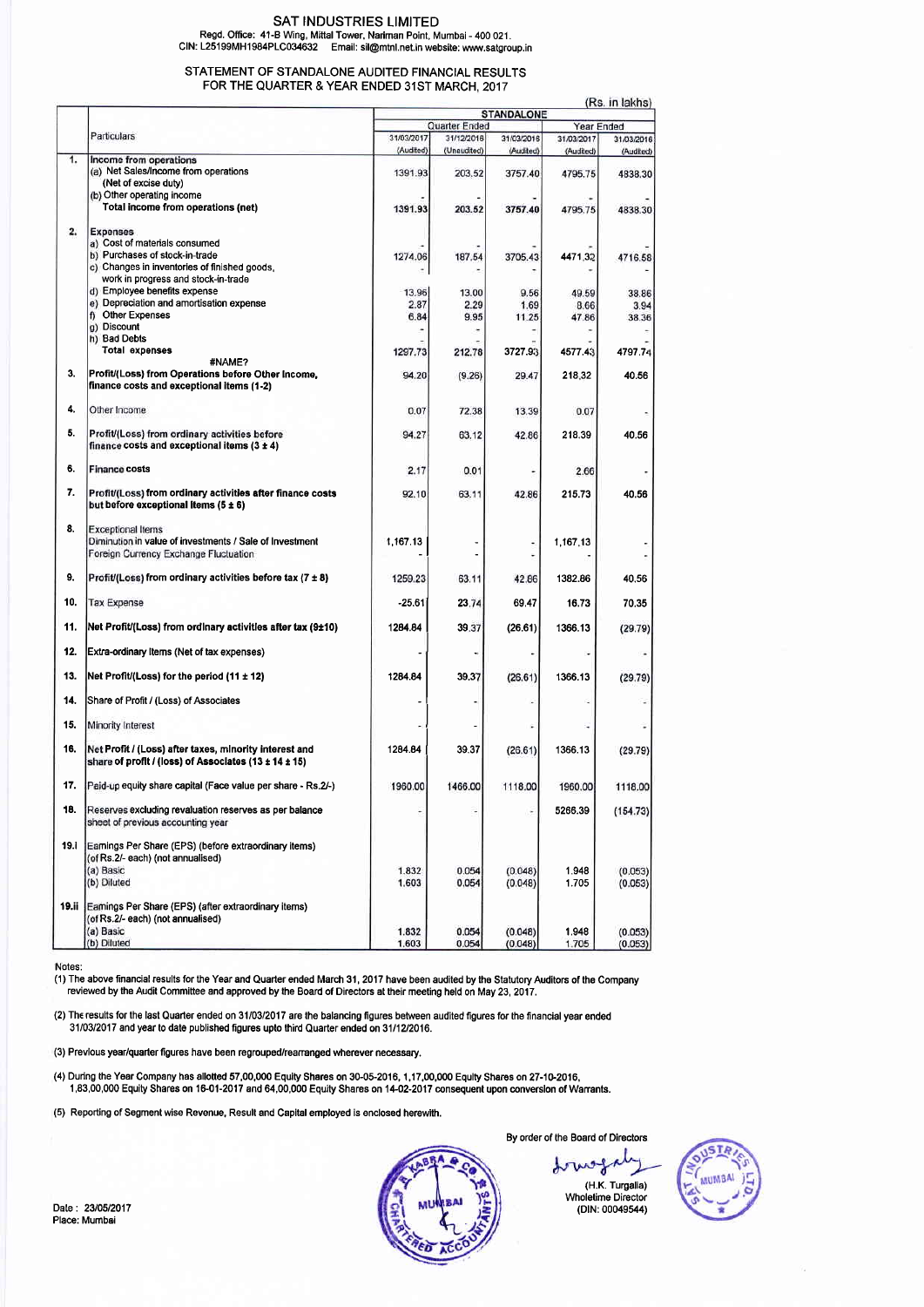## STATEMENT OF ASSETS AND LIABILITIES AS AT 31ST MARCH. 2017

|                  | (Figure in Rs.)                           |                   |                |  |  |
|------------------|-------------------------------------------|-------------------|----------------|--|--|
|                  |                                           | <b>STANDALONE</b> |                |  |  |
|                  | <b>Particulars</b>                        | As at             | As at          |  |  |
|                  |                                           | 31/03/2017        | 31/03/2016     |  |  |
|                  |                                           | (Audited)         | (Audited)      |  |  |
| A                | <b>EQUITY AND LIABILITIES</b>             |                   |                |  |  |
|                  |                                           |                   |                |  |  |
|                  |                                           |                   |                |  |  |
| 1                | Shareholders' funds                       |                   |                |  |  |
|                  | a) Share Capital                          | 196,000,000       | 111,800,000    |  |  |
|                  | b) Reserves and Surplus                   | 526,638,836       | (15, 473, 413) |  |  |
|                  | c) Money received against share warrants  | 33,750,000        | 21,175,000     |  |  |
|                  | Sub-total - Shareholders' funds           | 756,388,836       | 117,501,587    |  |  |
|                  |                                           |                   |                |  |  |
| $\mathbf{2}$     | <b>Non Controlling Interest</b>           |                   |                |  |  |
|                  |                                           |                   |                |  |  |
| $\mathbf{3}$     | Share application money pending allotment |                   |                |  |  |
|                  |                                           |                   |                |  |  |
|                  |                                           |                   |                |  |  |
| 4                | <b>Non-current liabilities</b>            |                   |                |  |  |
|                  | (a) Long-term borrowings                  |                   |                |  |  |
|                  | (b) Deferred tax liabilities (net)        | 2,338,833         | 4,927,910      |  |  |
|                  | (c) Other long-term liabilities           |                   |                |  |  |
|                  | (d) Long-term provisions                  |                   |                |  |  |
|                  | Sub-total - Non-current liabilities       | 2,338,833         | 4,927,910      |  |  |
|                  |                                           |                   |                |  |  |
| 5                | <b>Current liabilities</b>                |                   |                |  |  |
|                  | (a) Short-term borrowings                 | 23,817,797        | 151,492,725    |  |  |
|                  |                                           |                   |                |  |  |
|                  | (b) Trade payables                        | 198,676,202       | 356,951,687    |  |  |
|                  | (c) Other current liabilities             | 17,793            | 11,621,283     |  |  |
|                  | (d) Short-term provisions                 | 4,306,626         | 806,641        |  |  |
|                  | <b>Sub-total - Current liabilities</b>    | 229, 157, 251     | 520,872,336    |  |  |
|                  |                                           |                   |                |  |  |
|                  | TOTAL - EQUITY AND LIABILITIES            | 985,546,087       | 643,301,833    |  |  |
|                  |                                           |                   |                |  |  |
| в                | <b>ASSETS</b>                             |                   |                |  |  |
|                  |                                           |                   |                |  |  |
| 1                | Non-current assets                        |                   |                |  |  |
|                  |                                           |                   |                |  |  |
|                  | (a) Fixed assets                          | 23,560,801        | 15,928,759     |  |  |
|                  | (b) Non-current investments               | 387,739,038       | 223,973,910    |  |  |
|                  | (c) Deferred tax assets (net)             |                   |                |  |  |
|                  | (d) Long-term loans and advances          | 5,051,907         | 6,679,253      |  |  |
|                  | (e) Other non-current assets              |                   |                |  |  |
|                  | Sub-total - Non-current assets            | 416,351,746       | 246,581,922    |  |  |
|                  |                                           |                   |                |  |  |
| $\boldsymbol{2}$ | <b>Current assets</b>                     |                   |                |  |  |
|                  |                                           |                   |                |  |  |
|                  | (a) Current investments                   |                   |                |  |  |
|                  | (b) Inventories                           |                   |                |  |  |
|                  | (c) Trade receivables                     | 210,559,303       | 351,665,571    |  |  |
|                  | (d) Cash and cash equivalents             | 154, 157, 862     | 34,461,528     |  |  |
|                  | (e) Short-term loans and advances         | 204,477,176       | 10,592,812     |  |  |
|                  | (f) Other current assets                  |                   |                |  |  |
|                  | Sub-total - Current assets                | 569,194,341       | 396,719,911    |  |  |
|                  |                                           |                   |                |  |  |
|                  | TOTAL - ASSETS                            | 985,546,087       | 643,301,833    |  |  |
|                  |                                           |                   |                |  |  |

By order of the Board of Directors

(H.K. Turgalia)

Wholetime Director



Date: 23/05/2017<br>Place: Mumbai

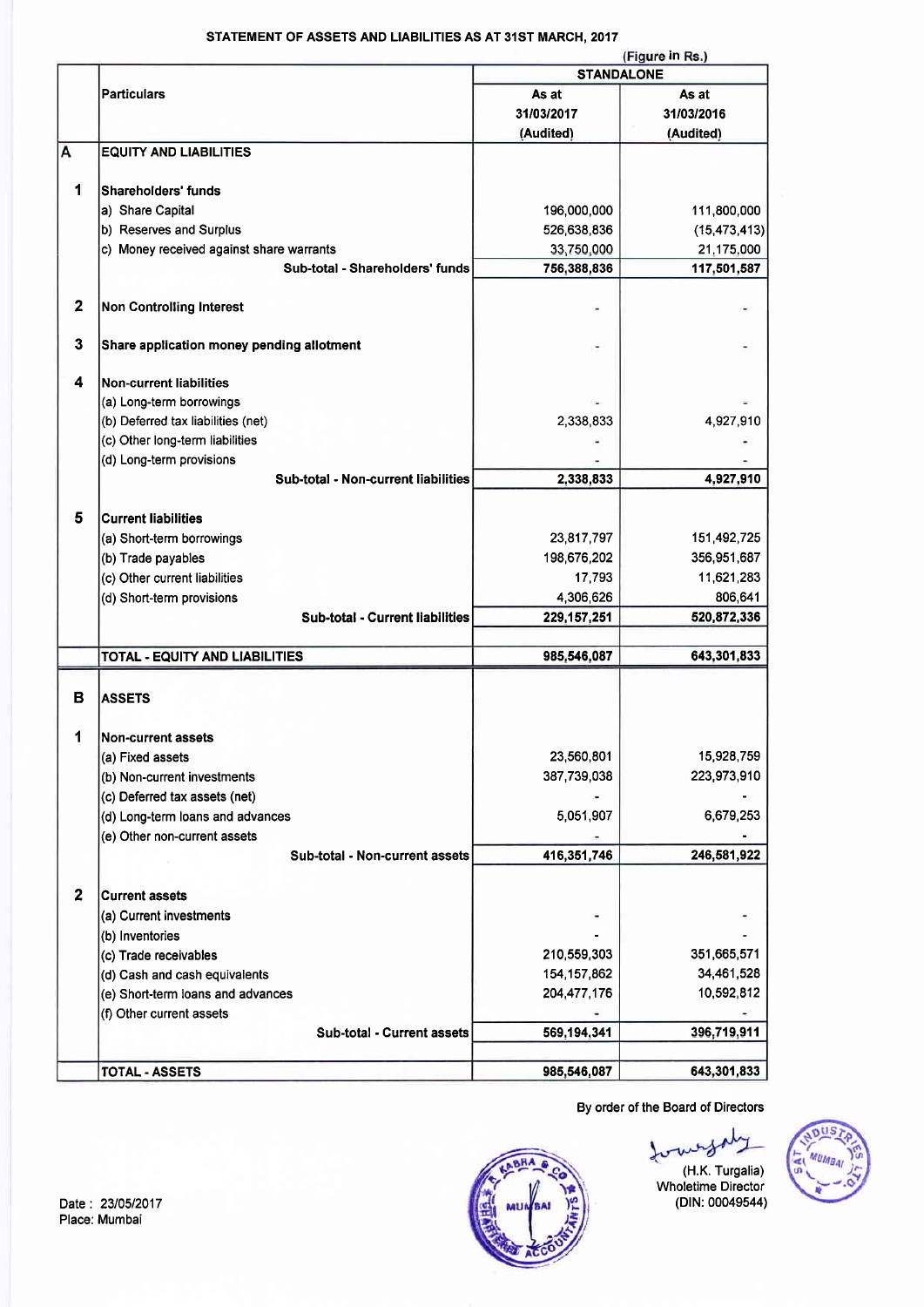# **Sat Industries Limited**

| Audited Standalone Segment Information for the Quarter/Year Ended 31st March, 2017 |  |
|------------------------------------------------------------------------------------|--|
|                                                                                    |  |

|                                                | (Rs. in Lakhs)       |          |          |          |                   |
|------------------------------------------------|----------------------|----------|----------|----------|-------------------|
|                                                | <b>Quarter Ended</b> |          |          |          | <b>Year Ended</b> |
| <b>Particulars</b>                             | March'17             | Dec'16   | March'16 | March'17 | March'16          |
| 1 Segment revenue                              |                      |          |          |          |                   |
| (a) Trading                                    | 1,287.98             | 189.07   | 3,745.91 | 4,532.88 | 4,760.49          |
| (b) Investment and Finance                     | 1,271.15             | 86.83    | 24.88    | 1,430.07 | 52.18             |
| (c) Others                                     |                      |          |          |          | 25.64             |
| <b>Revenue From Operation</b>                  | 2,559.13             | 275.90   | 3,770.79 | 5,962.95 | 4,838.31          |
| 2 Segment Results                              |                      |          |          |          |                   |
| (a) Trading                                    | 18.33                | 1.22     | 42.22    | 61.56    | 43.91             |
| (b) Investment and Finance                     | 1,268.79             | 84.66    | 23.34    | 1,421.92 | 48.81             |
| (c) Others                                     |                      |          |          |          |                   |
| <b>Total</b>                                   | 1,287.12             | 85.88    | 65.56    | 1,483.48 | 92.72             |
| (i)Interest Expense                            | 2.15                 |          |          | 2.15     |                   |
| (ii) Unallocable Expense                       | 25.74                | 22.77    | 22.70    | 98.47    | 52.16             |
| <b>Profit before Tax</b>                       | 1,259.23             | 63.11    | 42.86    | 1,382.86 | 40.56             |
| (i) Provision for Current Tax                  | (2.09)               | (20.85)  | (7.12)   | (40.25)  | (8.00)            |
| (ii) Provision of Deffered Tax                 | 25.89                | (2.89)   | (62.35)  | 25.89    | (62.35)           |
| (iii) Excess provision of Tax of earlier years |                      |          |          |          |                   |
| written off                                    | 0.37                 |          |          | 0.37     |                   |
| <b>Profit After Tax</b>                        | 1,283.40             | 39.37    | (26.61)  | 1,368.87 | (29.79)           |
|                                                |                      |          |          |          |                   |
| 3 Segment Assets                               |                      |          |          |          |                   |
|                                                | 2,074.11             | 2,135.00 | 3,516.66 | 2,074.11 | 3,516.66          |
| (a) Trading                                    |                      |          |          |          | 2,526.54          |
| (b) Investment and Finance                     | 5,545.57             | 3,820.77 | 2,526.54 | 5,545.57 |                   |
| (c) Others<br>(d) Unallocable                  | 2,235.78             | 1,650.97 | 389.82   | 2,235.78 | 389.82            |
| <b>Total Segment Asset</b>                     | 9,855.46             | 7,606.74 | 6,433.02 | 9,855.46 | 6,433.02          |
|                                                |                      |          |          |          |                   |
| <b>4 Segment Liabilities</b>                   |                      |          |          |          |                   |
| (a) Trading                                    | 1,976.11             | 2,049.93 | 3,434.12 | 1,976.11 | 3,434.12          |
| (b) Investment and Finance                     |                      |          |          |          |                   |
| (c) Others                                     |                      |          |          |          |                   |
| (d) Unallocable                                | 7,879.35             | 5,556.81 | 2,998.90 | 7,879.35 | 2,998.90          |
| <b>Total Segment Liablities</b>                | 9,855.46             | 7,606.74 | 6,433.02 | 9,855.46 | 6,433.02          |
|                                                |                      |          |          |          |                   |
|                                                |                      |          |          |          |                   |

Notes:

1 Segments hae been identified in line with the Accounting Standard on Segment reporting (AS-17) taking into Account the organisational structure as well as the differential risk and returns of the segments

| 2 Business Segment and types of products and services |                  |
|-------------------------------------------------------|------------------|
| <b>Business Segment</b>                               | Types of product |
| (a) Trading                                           | Fabrics          |
| (b) Investment and Finance                            | Finance etc      |

3 The Segment Revenues, Results, Assets and Liabilities include the respective amounts identifiable to each of the segment allocated on a reasonable basis

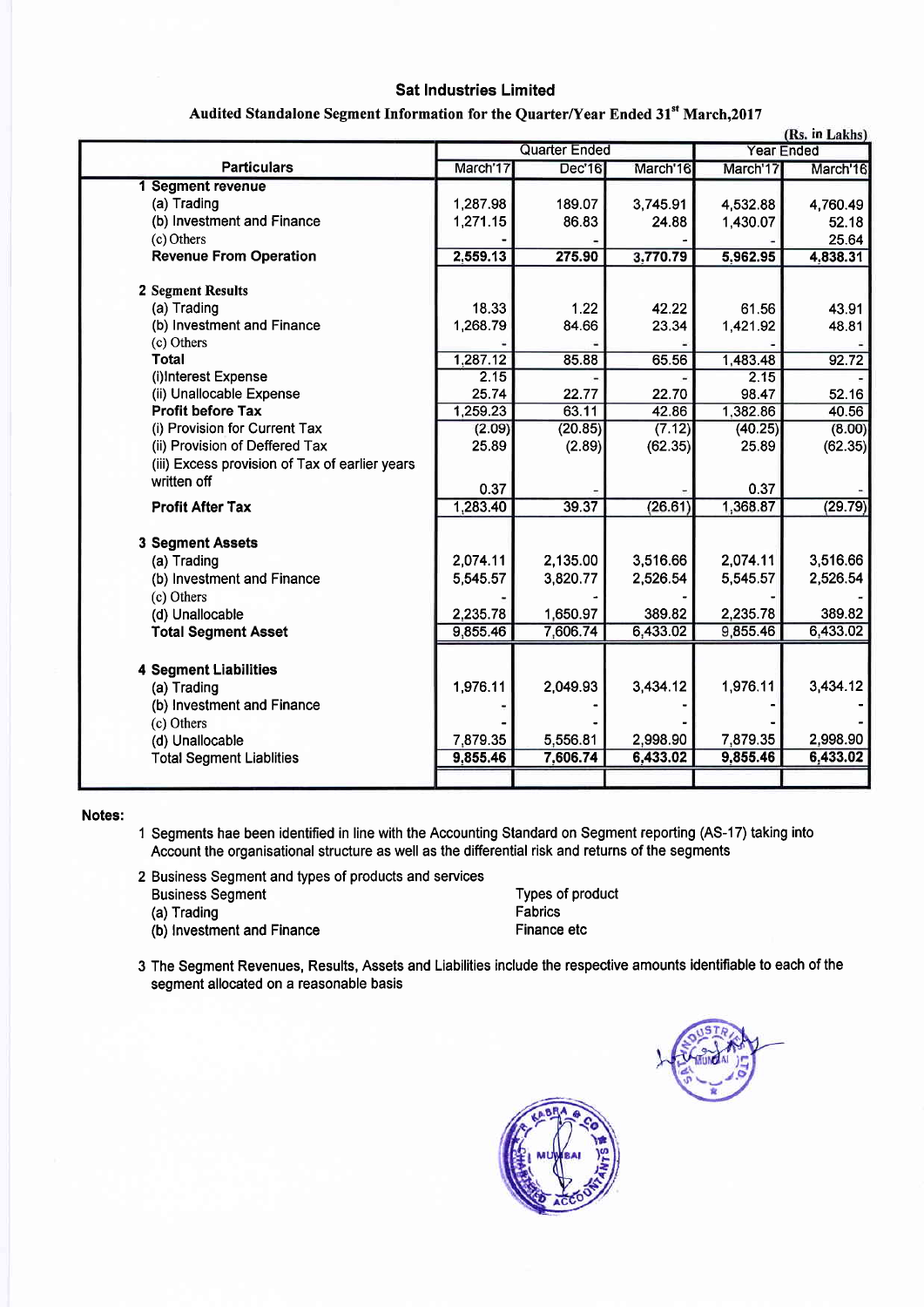# $2 \times \triangle BPA E$ CHARTERED ACCOUNTANTS

515, Tulsiani Chambers, Nariman Point, Mumbai - 400 021 (lndia) Tel : 2204 47 37 . 2283 09 90 E-mail : enquiry@rkabra net

### AUDITOR'S REPORT ON CONSOLIDATED FINANCIAL RESULTS AND CONSOLIDATED YEAR TO DATE RESULTS OF THE COMPANY PURSUANT TO THE REGULATION 33 OF THE SEBI (LISTING OBLIGATIONS AND DISCLOSURE REQUIREMENTS) REGULATIONS, 2015

To Board of Director of M/s SAT Industries Ltd.

We have audited the accompanying Statement of consolidated year to date results of M/s SAT Industries **Ltd** for the period 1<sup>st</sup> April 2016 to 31<sup>st</sup> March 2017, attached herewith, being submitted by the company pursuant to the requirement of Regulation 33 of SEBI (Listing Obligations and Disclosure Requirements) Regulations, 2015.

This Statement, which is the responsibility of the Parent's Management and approved by the Board of Directors, has been compiled from the related consolidated financial statements which has been prepared in accordance with the recognition and measurement principles laid down in Accounting Standard for Financial Reporting (AS 25), mandated under section 133 of the Companies Act, 2013 read with relevant rules issued under or by the Institute of Chartered Accountants of India, as applicable and other accounting Principles generally accepted in India. Our responsibility is to express an opinion on the statement based on our audit of such consolidated Financial Statement.

We conducted our audit in accordance with the auditing standard generally accepted in India. Those standard require that we comply with ethical requirements and plan and perform the audit to obtain reasonable assurance about whether the financial result are free of material misstatement(s).

An audit involves performing procedures to obtain audit evidence about the amounts and the disclosures in the statement. The procedures selected depend on the auditor's judgment, including the assessment of the risk of material misstatement of the statement, whether due to fraud or error. In making those risk assessments, the auditor considers internal control relevant to the company's preparation and fair presentation of the statement in order to design audit procedures that are appropriate in the circumstances, but not for the purpose of expressing an opinion on the effectiveness of the company's internal control. An audit also includes evaluating the appropriateness of accounting policies used and the reasonableness of the accounting estimates made by the Management, as well as evaluating the overall presentation of the statement.

We believe that the Audit evidence obtained by us is sufficient and appropriate to provide a basis for our audit opinion.

We did not audit the financial statements of 5 subsidiaries, and 1 Associate included in the consolidated year to date results, whose consolidated financial statements reflect total assets of Rs. 1,318,680,491/as at 31<sup>st</sup> March, 2017 As well as the total revenue of Rs. 933,501,521/- for the period 1<sup>st</sup> April, 2016 to 3l"t March 2017. These financial statements and other financial information have been audited by other auditors whose report(s) has (have)been furnished to us, and our opinion on the year to date results, to the extent they have been derived from such financial statements is based solely on the report of such other auditors.

The statement includes the results for the Quarter ended 31st March 2OI7 being the balancing figure between audited in respect of full financial year and the published year to date figure up to the third quarter of the current financial year which were subject to limited review by us.

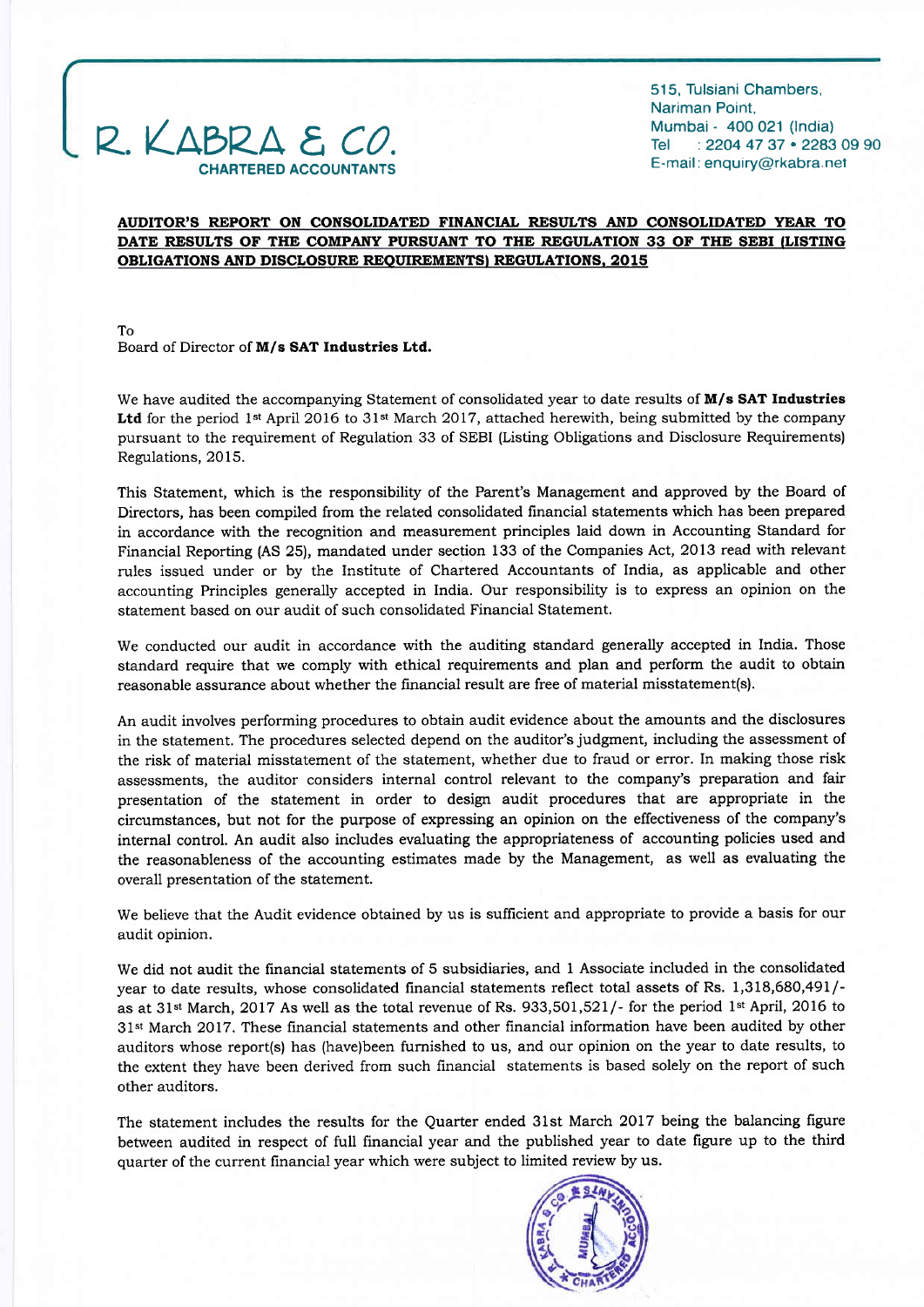In our opinion and to the best of our information and according to the explanation given to us theses consolidated year to date results :

- (i) Include the financial result and year to date of the following entities (list of entities included in consolidation )
- a) Sat industries Limited
- b) Sah Polymers Limited
- c) Italica Furniture PVT LTD
- d) Genext Students PVT LTD
- e) Aeroflex International LTD
- f) Italica ventures PVT LTD
- g) Sat Middle East Limited

ii) have been presented in accordance with the requirements of regulation 33 of the SEBI (listing obligation and Disclosure Requirements)

iii) give a true and fair view of the consolidated net profit/loss and other financial information for the quarter ended 31st March, 2016 as well as consolidated year to date result for the period from lst April, 2016 to 31st March 2OI7 .



For R. Kabra & Co. Chartered Accountant FRN: 1O45O2W

R L KABRA PARTNER M.NO: OI62L6 PLACE: MUMBAI DATE: 23.O5.2OL7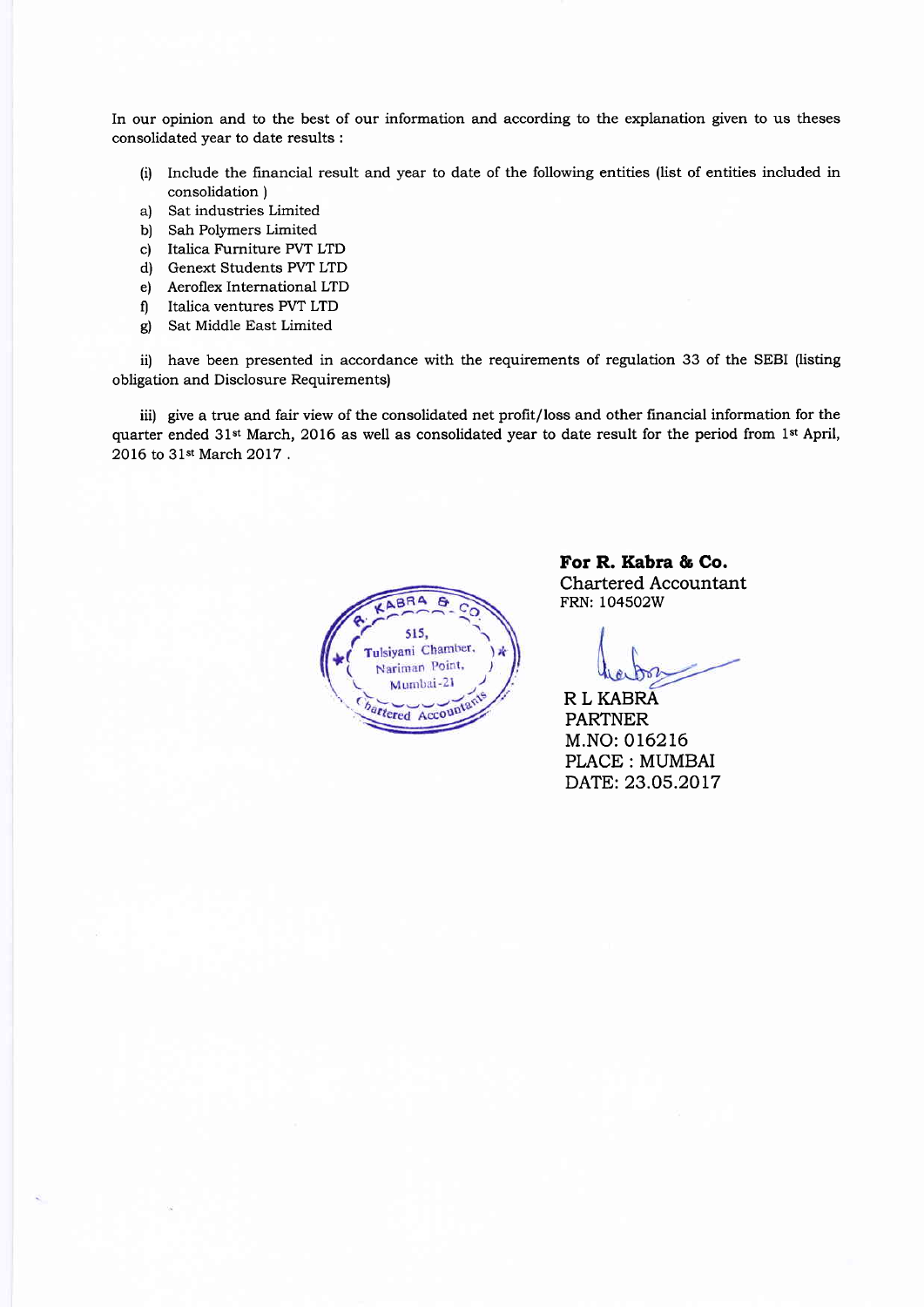## SAT INDUSTRIES LIMITED

Regd. Office: 41-B Wing, Mittal Tower, Nariman Point, Mumbai - 4OO 021. CIN: L45400MH1984PLC034632 Email: sil@mtnl.net.in website: www.satgroup.in

### STATEMENT OF CONSOLIDATED AUDITED FINANCIAL RESULTS FOR THE YEAR ENDED 31ST MARCH. 2017

|       |                                                              |            |                     | (Rs. in lakhs) |                     |  |
|-------|--------------------------------------------------------------|------------|---------------------|----------------|---------------------|--|
|       |                                                              |            | <b>CONSOLIDATED</b> |                | <b>CONSOLIDATED</b> |  |
|       |                                                              |            | Quarter Ended       |                | Year Ended          |  |
|       | Particulars                                                  | 31/03/2017 | 31/12/2016          | 31/03/2017     | 31/03/2016          |  |
|       |                                                              | (Audited)  | (Unaudited)         | (Audited)      | (Audited)           |  |
| 1.    | Income from operations                                       |            |                     |                |                     |  |
|       | (a) Net Sales/Income from operations                         | 2.892.77   | 1,165.86            | 9,137.68       | 9 196 40            |  |
|       | (Net of excise duty)                                         |            |                     |                |                     |  |
|       | (b) Other operating income                                   |            |                     |                |                     |  |
|       | Total income from operations (net)                           | 2,892.77   | 1,165.86            | 9,137.68       | 9,196.40            |  |
|       |                                                              |            |                     |                |                     |  |
| 2.    | <b>Expenses</b>                                              |            |                     |                |                     |  |
|       | a) Cost of materials consumed                                | 698.63     | 580.71              | 2,740.62       | 3.203.87            |  |
|       | b) Purchases of stock-in-trade                               | 1,855.95   | 187.54              | 5,053.21       | 4,723.97            |  |
|       | c) Changes in inventories of finished goods,                 | (87.44)    | 15.65               | (205.88)       | 45.86               |  |
|       | work in progress and stock-in-trade                          |            |                     |                |                     |  |
|       | d) Employee benefits expense                                 | 54.60      | 52.96               | 207.09         | 184.13              |  |
|       | e) Depreciation and amortisation expense                     | 28.24      | 28.15               | 111.46         | 102.87              |  |
|       | f) Other Expenses                                            | 235.72     | 220.57              | 949.86         | 1,020.75            |  |
|       | g) Discount                                                  |            |                     |                |                     |  |
|       | h) Bad Debts                                                 |            |                     |                |                     |  |
|       | <b>Total expenses</b>                                        | 2,785.70   | 1,085.58            | 8,856.36       | 9,281.45            |  |
|       |                                                              |            |                     |                |                     |  |
| 3.    | Profit/(Loss) from Operations before Other Income,           | 107.07     | 80.28               | 281.32         | (85.05)             |  |
|       | finance costs and exceptional items (1-2)                    |            |                     |                |                     |  |
|       |                                                              |            |                     |                |                     |  |
| 4.    | Other Income                                                 | 34.89      | 60.64               | 197.34         | 82.78               |  |
|       |                                                              |            |                     |                |                     |  |
| 5.    | Profit/(Loss) from ordinary activities before                | 141.96     | 140.92              | 478.66         | (2.27)              |  |
|       | finance costs and exceptional items $(3 \pm 4)$              |            |                     |                |                     |  |
|       |                                                              |            |                     |                |                     |  |
| 6.    | <b>Finance costs</b>                                         | 23.04      | 32.43               | 123.95         | 145.25              |  |
|       |                                                              |            |                     |                |                     |  |
| 7.    | Profit/(Loss) from ordinary activities after finance costs   | 118.92     | 108.49              | 354.71         | (147.52)            |  |
|       | but before exceptional items $(5 \pm 6)$                     |            |                     |                |                     |  |
|       |                                                              |            |                     |                |                     |  |
| 8.    | <b>Exceptional Items</b>                                     |            |                     |                |                     |  |
|       | Loss on Sale of Investment                                   | (8.61)     |                     | (8.61)         |                     |  |
|       | Profit on Sale of Assets                                     |            | 106.60              | 106.60         | (7.38)              |  |
|       | Provision for Doubtful Debts written back                    | 1,726.86   |                     | 1,726.86       |                     |  |
|       |                                                              |            |                     |                |                     |  |
| 9.    | Profit/(Loss) from ordinary activities before tax (7 ± 8)    | 1,837.17   | 215.09              | 2,179.56       | (154.90)            |  |
|       |                                                              |            |                     |                |                     |  |
| 10.   | <b>Tax Expense</b>                                           | (20.38)    | 59.15               | 72.11          | (20.27)             |  |
|       |                                                              |            |                     |                |                     |  |
| 11.   | Net Profit/(Loss) from ordinary activities after tax (9±10)  | 1.857.55   | 155.94              | 2,107.45       | (175.17)            |  |
|       |                                                              |            |                     |                |                     |  |
| 12.   | Extra-ordinary Items (Net of tax expenses)                   |            |                     |                |                     |  |
|       |                                                              |            |                     |                |                     |  |
| 13.   | Net Profit/(Loss) for the period $(11 \pm 12)$               | 1,857.55   | 155.94              | 2,107.45       | (175.17)            |  |
|       |                                                              |            |                     |                |                     |  |
| 14.   | Share of Profit / (Loss) of Associates                       | 6.89       | (15.02)             | (23.80)        | (22.61)             |  |
|       |                                                              |            |                     |                |                     |  |
| 15.   |                                                              | 4.15       | (0.11)              | (0.48)         |                     |  |
|       | Minority Interest                                            |            |                     |                |                     |  |
|       |                                                              |            | 140.81              |                |                     |  |
| 16.   | Net Profit / (Loss) after taxes, minority interest and       | 1,868.59   |                     | 2,083.17       | (197.78)            |  |
|       | share of profit / (loss) of Associates (13 ± 14 ± 15)        |            |                     |                |                     |  |
|       |                                                              |            |                     |                |                     |  |
| 17.   | Paid-up equity share capital (Face value per share - Rs.2/-) | 1,960.00   | 1,466.00            | 1,960.00       | 1,118.00            |  |
|       |                                                              |            |                     |                |                     |  |
| 18.   | Reserves excluding revaluation reserves as per balance       |            | $\blacksquare$      | 6,573.77       | 374.20              |  |
|       | sheet of previous accounting year                            |            |                     |                |                     |  |
|       |                                                              |            |                     |                |                     |  |
| 19.i  | Earnings Per Share (EPS) (before extraordinary items)        |            |                     |                |                     |  |
|       | (of Rs.2/- each) (not annualised)                            |            |                     |                |                     |  |
|       | (a) Basic                                                    | 2.66       | 0.19                | 2.97           | (0.35)              |  |
|       | (b) Diluted                                                  | 2.33       | 0.19                | 2.60           | (0.35)              |  |
|       |                                                              |            |                     |                |                     |  |
| 19.ii | Earnings Per Share (EPS) (after extraordinary items)         |            |                     |                |                     |  |
|       | (of Rs.2/- each) (not annualised)                            |            |                     |                |                     |  |
|       | (a) Basic                                                    | 2.66       | 0.19                | 2.97           | (0.35)              |  |
|       | (b) Diluted                                                  | 2.33       | 0.19                | 2.60           | (0.35)              |  |



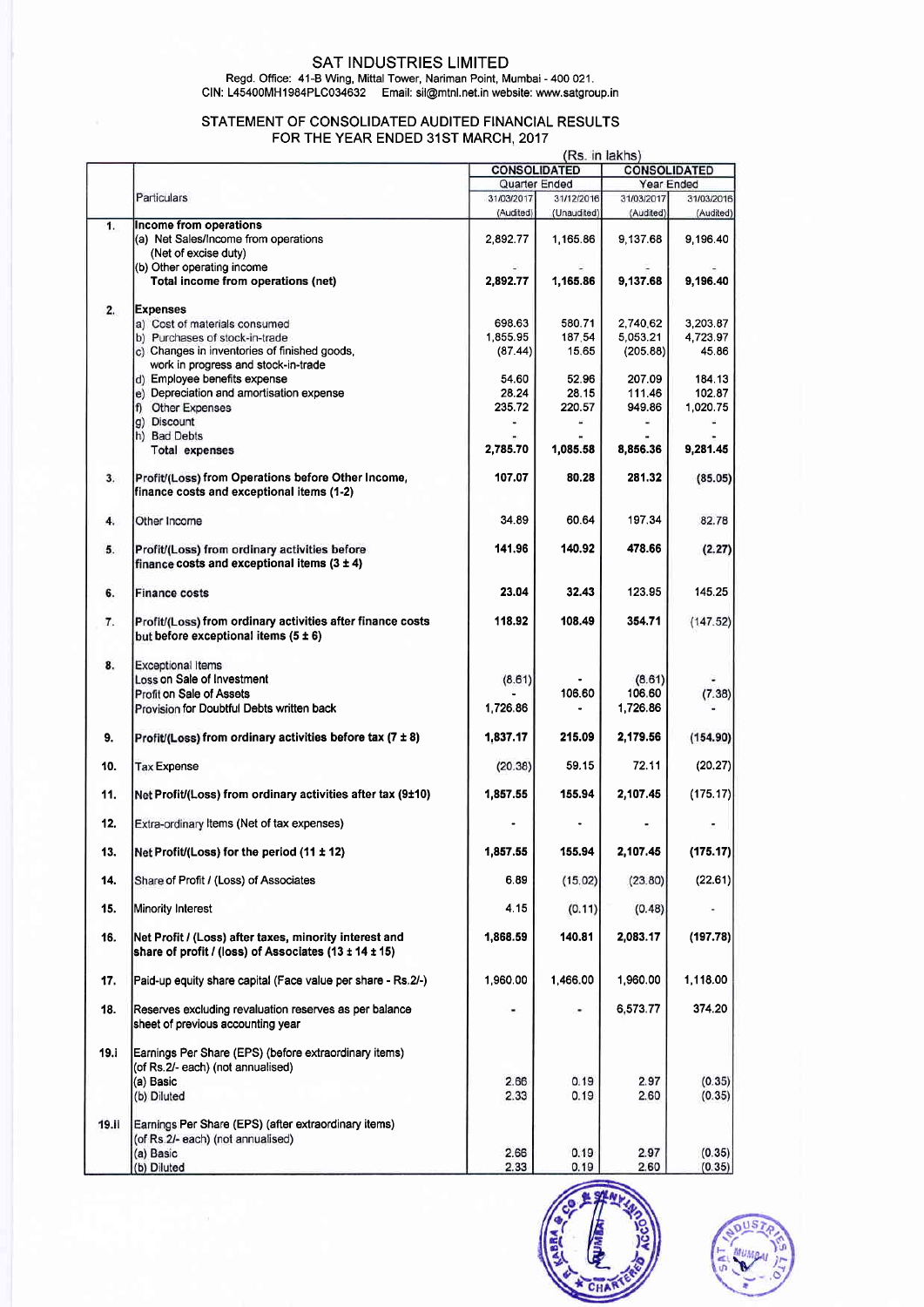STATEMENT OF CONSOLIDATED ASSETS AND LIABILITIES AS AT 31ST MARCH, 2017

|                         |                                                                 | (Figure in Rs.)     |                     |  |  |
|-------------------------|-----------------------------------------------------------------|---------------------|---------------------|--|--|
|                         |                                                                 | <b>CONSOLIDATED</b> |                     |  |  |
|                         | <b>Particulars</b>                                              | As at<br>31/03/2017 | As at<br>31/03/2016 |  |  |
|                         |                                                                 | (Audited)           | (Audited)           |  |  |
| Α                       | <b>EQUITY AND LIABILITIES</b>                                   |                     |                     |  |  |
| 1                       | <b>Shareholders' funds</b>                                      |                     |                     |  |  |
|                         | a) Share Capital                                                | 196,000,000         | 111,800,000         |  |  |
|                         | b) Reserves and Surplus                                         | 657,376,985         | 37,420,116          |  |  |
|                         | c) Money received against share warrants                        | 33,750,000          | 21,175,000          |  |  |
|                         | Sub-total - Shareholders' funds                                 | 887,126,985         | 170,395,116         |  |  |
| $\overline{\mathbf{2}}$ | <b>Non Controlling Interest</b>                                 | 14.804.649          | 29.138.550          |  |  |
| 3                       | Share application money pending allotment                       |                     |                     |  |  |
| 4                       | <b>Non-current liabilities</b>                                  |                     |                     |  |  |
|                         | (a) Long-term borrowings                                        | 15,509,768          | 35,633,428          |  |  |
|                         | (b) Deferred tax liabilities (net)                              | 17,054,177          | 19,344 026          |  |  |
|                         | (c) Other long-term liabilities                                 | 66,480              |                     |  |  |
|                         | (d) Long-term provisions<br>Sub-total - Non-current liabilities | 32,630,425          | 54,977,454          |  |  |
|                         |                                                                 |                     |                     |  |  |
| 5                       | <b>Current liabilities</b>                                      |                     |                     |  |  |
|                         | (a) Short-term borrowings                                       | 88,095,870          | 196,810,166         |  |  |
|                         | (b) Trade payables                                              | 271,812,899         | 381,904,302         |  |  |
|                         | (c) Other current liabilities                                   | 18,452,470          | 26,956,659          |  |  |
|                         | (d) Short-term provisions                                       | 5,757,193           | 1,068,881           |  |  |
|                         | Sub-total - Current liabilities                                 | 384,118,432         | 606,740,008         |  |  |
|                         | TOTAL - EQUITY AND LIABILITIES                                  | 1,318,680,491       | 861,251,128         |  |  |
| в                       | <b>ASSETS</b>                                                   |                     |                     |  |  |
| 1                       | Non-current assets                                              |                     |                     |  |  |
|                         | (a) Fixed assets                                                | 195.371.908         | 201,406,022         |  |  |
|                         | (b) Non-current investments                                     | 49.191.033          | 32,679,189          |  |  |
|                         | (c) Deferred tax assets (net)                                   |                     |                     |  |  |
|                         | (d) Long-term loans and advances                                | 27,647,999          | 50,625,127          |  |  |
|                         | (e) Other non-current assets                                    | 83,266              | 126,709             |  |  |
|                         | Sub-total - Non-current assets                                  | 272,294,206         | 284,837,047         |  |  |
|                         | <b>Goodwill on Consolidation</b>                                | 73,385,926          | 64,080,901          |  |  |
| 2                       | <b>Current assets</b>                                           |                     |                     |  |  |
|                         | (a) Current investments                                         |                     |                     |  |  |
|                         | (b) Inventories                                                 | 70,344,888          | 43.461.952          |  |  |
|                         | (c) Trade receivables                                           | 449,115,615         | 378,678,993         |  |  |
|                         | (d) Cash and cash equivalents                                   | 265,555,135         | 76,094,495          |  |  |
|                         | (e) Short-term loans and advances                               | 177,967,279         | 13 883 808          |  |  |
|                         | (f) Other current assets                                        | 10,017,443          | 213,932             |  |  |
|                         | Sub-total - Current assets                                      | 973,000,359         | 512,333,180         |  |  |
|                         | <b>TOTAL - ASSETS</b>                                           | 1.318.680.491       | 861.251.128         |  |  |
|                         |                                                                 |                     |                     |  |  |

Notes:

The above financial results for the Year and Quarter ended March 31, 2017 have been audited by the Statutory Auditors of the Company<br>reviewed by the Audit Committee and approved by the Board of Directors at their meeting h

(2) The results for the last Quarter ended on 31/03/2017 are the balancing figures between audited figures for the financial year ended<br>31/03/2017 and year to date published figures upto third Quarter ended on 31/12/2016.

(3) Previous year/quarter figures have been regrouped/rearranged wherever necessary.

A) During the Year Company has allotted 57,00,000 Equity Shares on 30-05-2016, 1,17,00,000 Equity Shares on 27-10-2016,<br>1,83,00,000 Equity Shares on 16-01-2017 and 64,00,000 Equity Shares on 14-02-2017 consequent upon conv

(5) Reporting of Segment wise Revenue, Result and Capital employed is enclosed herewith.Furthur Consolidated figures including Segment<br>wise details for the quarter ended 31st March 2016 have not been given since quarterly

(6) The consolidated Balance Sheet Figures For the current year are not comparable with the previos year since during the current year subsidiaries are different as compared to the previous year.

Date : 23/05/2017<br>Place: Mumbai



By order of the Board of Directors

wrf (H.K. Turgalia) Wholetime Director<br>(DIN: 00049544)